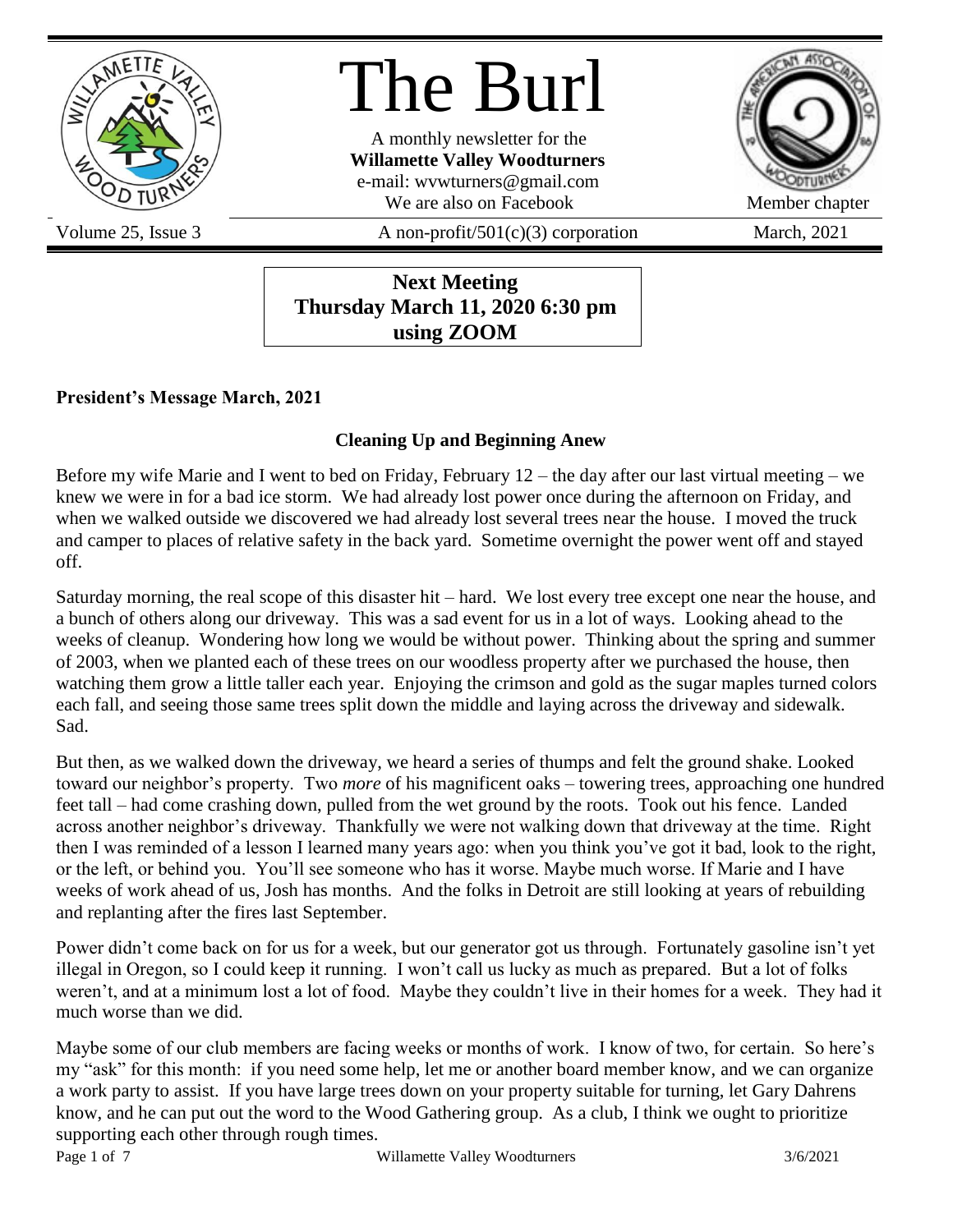When the weather improves a bit, it will be time to get to your favorite nursery, find your favorite species, and get some trees planted. As a furniture maker, I try to do this every year – collecting acorns and planting them in my large front field, in an effort to replace the wood I use to build. This fall, find some acorns. Throw them into a pail of water, and toss out the ones that float. Plant the ones that stay on the bottom of the bucket – they are the viable ones. Mark where you planted them. Next spring, pay careful attention to the seedlings that sprout. Don't mow them – trim carefully. Fifty years from now, the 2021 ice storm will be someone's memory, but the grove of trees or single specimen that result from your efforts this spring will be standing tall, front and center, for all to enjoy.

\_\_\_\_\_\_\_\_\_\_\_\_\_\_\_\_\_\_\_\_\_\_\_\_\_\_\_\_\_\_\_\_\_\_\_\_\_\_\_\_\_\_\_\_\_\_\_\_\_\_\_\_\_\_\_\_\_\_\_\_\_\_\_\_\_\_\_\_\_\_\_\_\_\_\_\_\_\_\_\_\_\_\_\_\_\_\_\_

For now, though, get out the chainsaw, and the chaps, and the safety classes – and Let the Chips Fly!

 $\sim$  Jeff Zens

February 11, 2021 **Willamette Valley Woodturners Club Meeting** Submitted by Milt Engelke

Call to Order at 6:30 PM by President Jeff Zens leading with the Pledge of Allegiance.

37 In attendance

Business issues discussed prior to Demonstration:

Walnut oil sales going well. Reminder if oil is desired to contact the president ASAP (\$20/gal) bring your own container(s). Also, Jeff maintains and distributes the clubs supply of Anchorseal (\$9/gal). The 55gal barrel of Walnut oil is of the highest quality. As mentioned previously, any residual after club members needs satisfied would be offered to other Oregon Wood turners Clubs at a slightly higher cost for distribution to their club members. The project was initiated by Darcy Tataryn with Jeff Zens being the point of contact and distribution to desiring members.

Several members offered show -n- tell prior to the Guest presentation by Sam Angelo from Billings Montana.

Web site reflexes his previous location. [http://wyomingwoodturner.com](http://wyomingwoodturner.com/)

Also see: Sam Angelo [https://www.facebook.com/SAM-Angelo-Woodturner-128638223866766/.](https://www.facebook.com/SAM-Angelo-Woodturner-128638223866766/) He was one of the demonstrators for the 2019 Oregon Wood Turners Symposium.

Excellent presentation on chasing threads in wood.

Future demonstrations are being scheduled: At the present time and in the near future the following will provide for distance demonstrations.

May 2021 Mike Mahoney<https://bowlmakerinc.com/> Also one of the 2019 Oregon Wood Turners Symposium Demonstrator.

An improvement on participation during the February meeting with 37 in attendance each having a front row seat with the ease of asking questions and having "one-on-one" mentoring from the excellent presentations.

Meeting adjourned at 9:40 pm.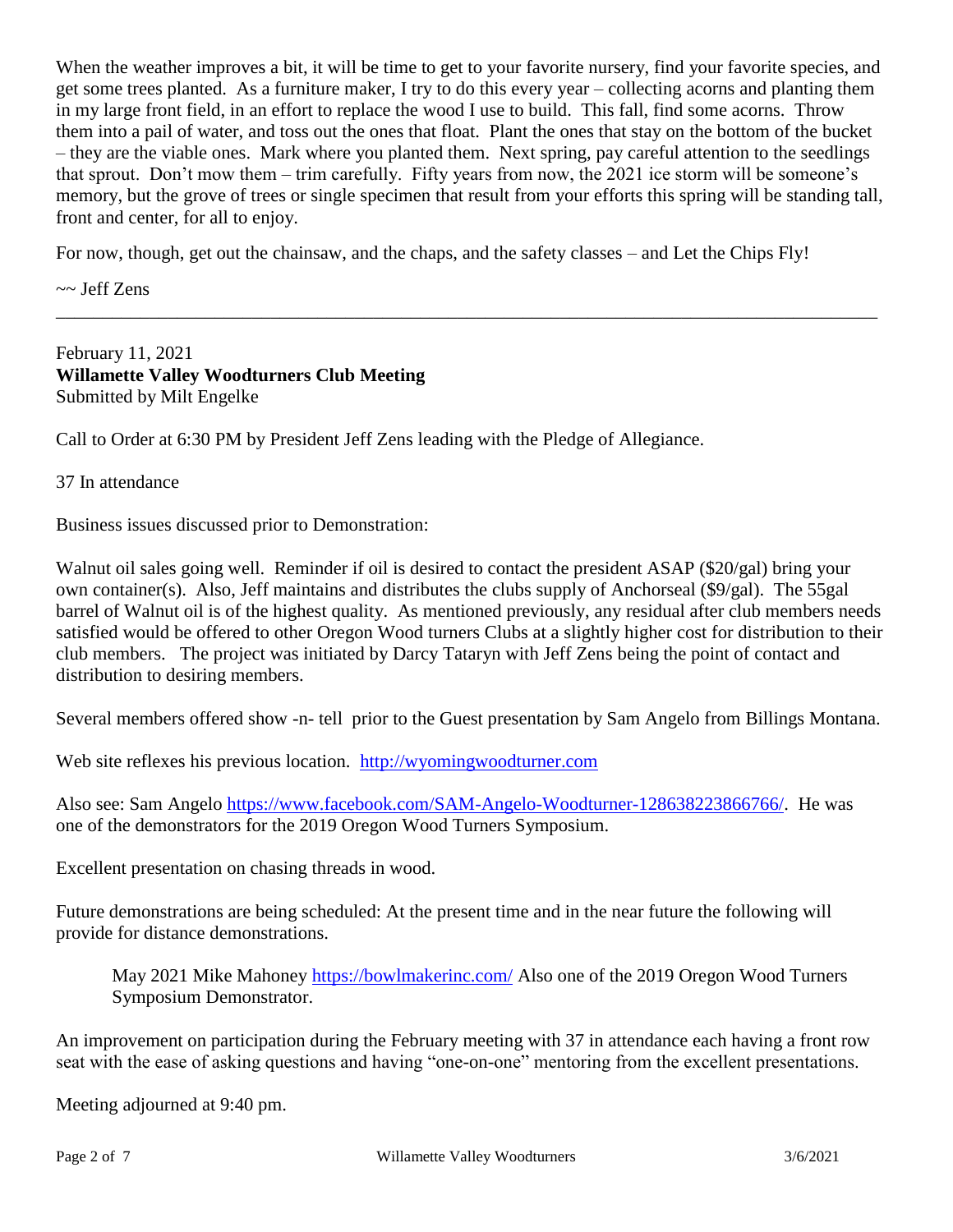#### **Upcoming Demonstrators for 2021**

NOTE: due to the Coronavirus, the next several months are to be provided through Zoom. As of June, Eric Lofstrom is still set for a zoom meeting BUT may be our first real live demonstrator if the rules change and we have a place to meet. Scheduled meetings are all subject to change.

| <b>Date</b>                                                                                | <b>Name</b>  | Website                | <b>Topic</b>                                      | <b>Saturday Class</b> |
|--------------------------------------------------------------------------------------------|--------------|------------------------|---------------------------------------------------|-----------------------|
| 3/11/2021                                                                                  | Trent        | https://trentbosch.com | Green/Wet turned sunburst patter with carved rim  |                       |
|                                                                                            | <b>Bosch</b> |                        |                                                   |                       |
| 4/8/2021                                                                                   | Emiliano     | https://www.hawaiian   | All about the Hawaiian Calabash                   |                       |
|                                                                                            | Arhaval      | koaturner.com          |                                                   |                       |
| 5/13/2021                                                                                  | Mike         | https://bowlmakerinc.  | Many Demo topics to chose – <b>PLEASE</b> come to |                       |
|                                                                                            | Mahoney      | com                    | the meeting to state a choice of topics you would |                       |
|                                                                                            |              |                        | like to see                                       |                       |
| 6/10/2021                                                                                  | Eric         | https://www.ericlofstr | Many Demo topics to                               | Not yet. BUT IF       |
|                                                                                            | Lofstrom     | om.com                 | chose – PLEASE come to                            | <b>COVID RULES</b>    |
|                                                                                            |              |                        | the meeting to state a                            | ALLOW IT, IT IS       |
|                                                                                            |              |                        | choice of topics you                              | POSSIBLE!!!!          |
|                                                                                            |              |                        | would like to see                                 |                       |
| FOR remaining 2021: Please express an interest of ANY Demonstrator or weekend workshop you |              |                        |                                                   |                       |
| would like to see to Marc Vickery                                                          |              |                        |                                                   |                       |

#### PLEASE NOTE:

March2021 meeting:

#### **To bring the photos for Show and Tell to the meeting, PLEASE forward by email to me at my address below.**

Sawdust sessions:

I have decided to not schedule further sawdust sessions unless someone specifically requests a session. The turnout over the Covid period has been a struggle and it seems a challenge to continue the idea of generating interest where there seems to be none.

I wish it were not so.

As to scheduling for 2021, member input is requested. Bear in mind we may not be able to continue to provide as many demonstrators on a paid basis as there is very little income coming in to support demonstrators and other expenses.

If members have ideas about fundraising please feel free to bring it to the table!

In the world of technology, I discovered some members found Zoom a bit of a hurdle. IF YOU want a practice session, please email me a note asking to be invited.

And if you have a best time include it in the email me and we can discuss a time that works for you.

Please feel free to reach out to Marc Vickery if you have questions, observations, ideas, or any other concepts. Thanks, Marc

503-544-0647 Email to [halepaumarc@gmail.com](mailto:halepaumarc@gmail.com) Call if I can help in any other way.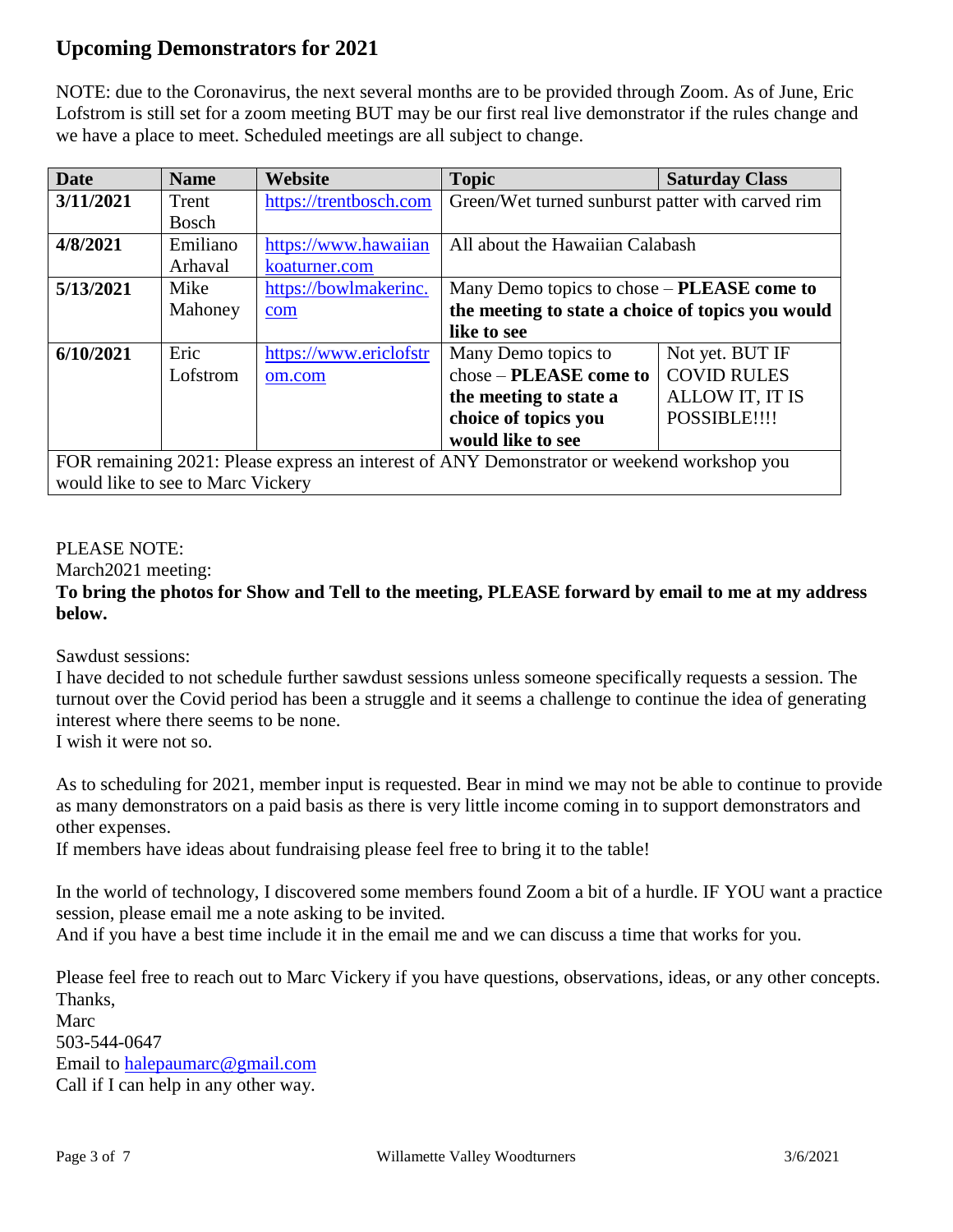## Trent Bosc[h](https://trentbosch.com/wp-content/uploads/2014/01/Trent-Bosch.jpg)



**Sunburst platter** *In this session I turn a platter from green wood, from start to finish. I will then take that Platter and carve a sunburst pattern into the rim. Along the way we will discuss drying techniques, getting the cleanest cut possible to minimize sanding, how to develop new ideas and more.*

"Working with wood is part of my everyday life. It is my connection to the earth and the environment in which I live. While pursuing my Bachelor of Fine Arts degree in photography and sculpture, I became interested in the art of woodturning.

My philosophy has always been to work in harmony with our environment and not to destroy something in order to create something. In all my art, I use only recycled and easily sustainable woods. Being conscious of this has allowed me to work with the subtle beauty and dimension this discarded wood possesses.



My intent as an artist is to express my feelings about nature, my family and natural processes. I work in series or bodies of work, which allows me to explore these issues in depth. Throughout the creative process I am continually reminded that I have not and will not ever be content. I will continue to create and strive for that body of work that has yet to be conceived."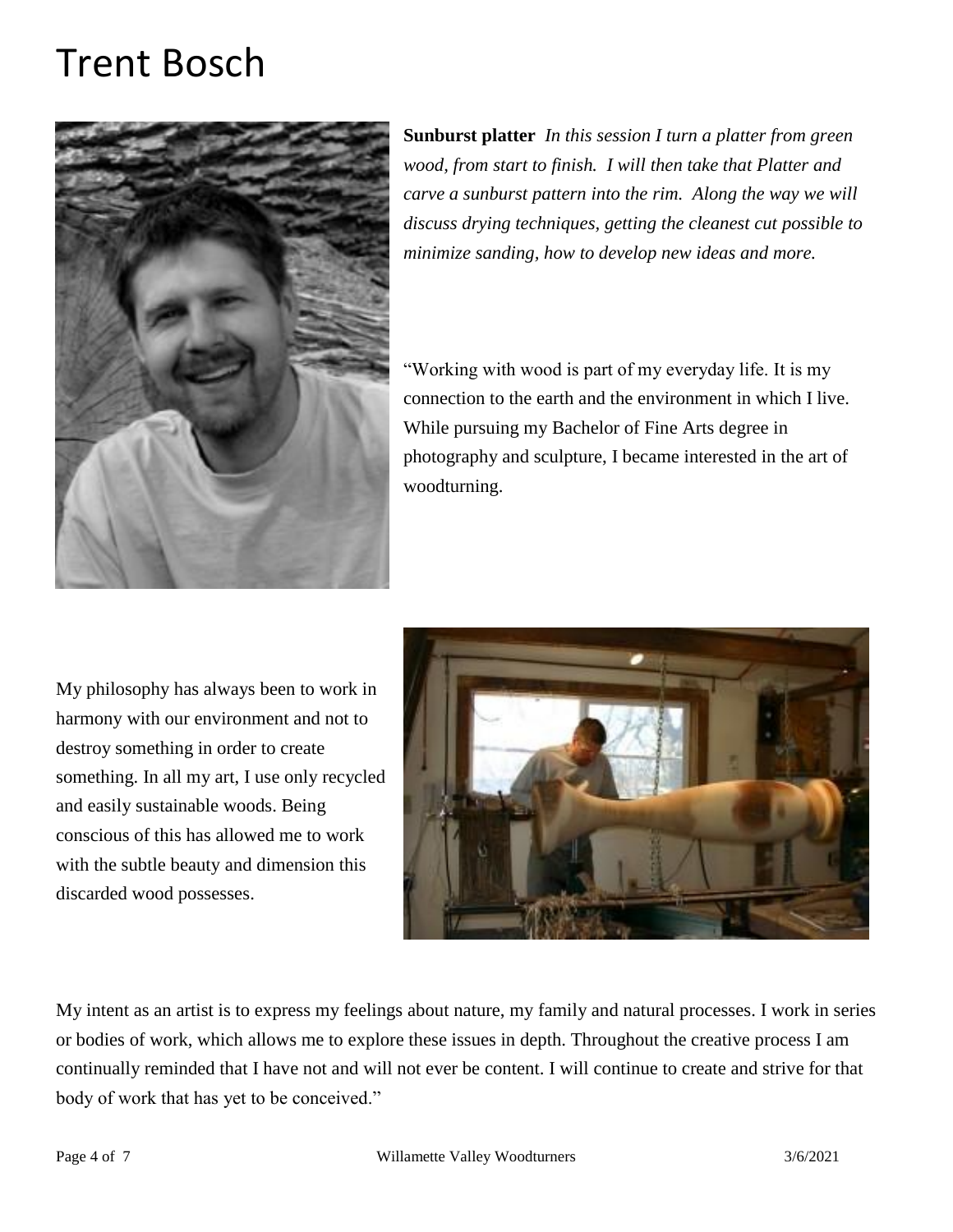

Pictures from 2019 Trent Bosch class with Willamette Valley Woodturners.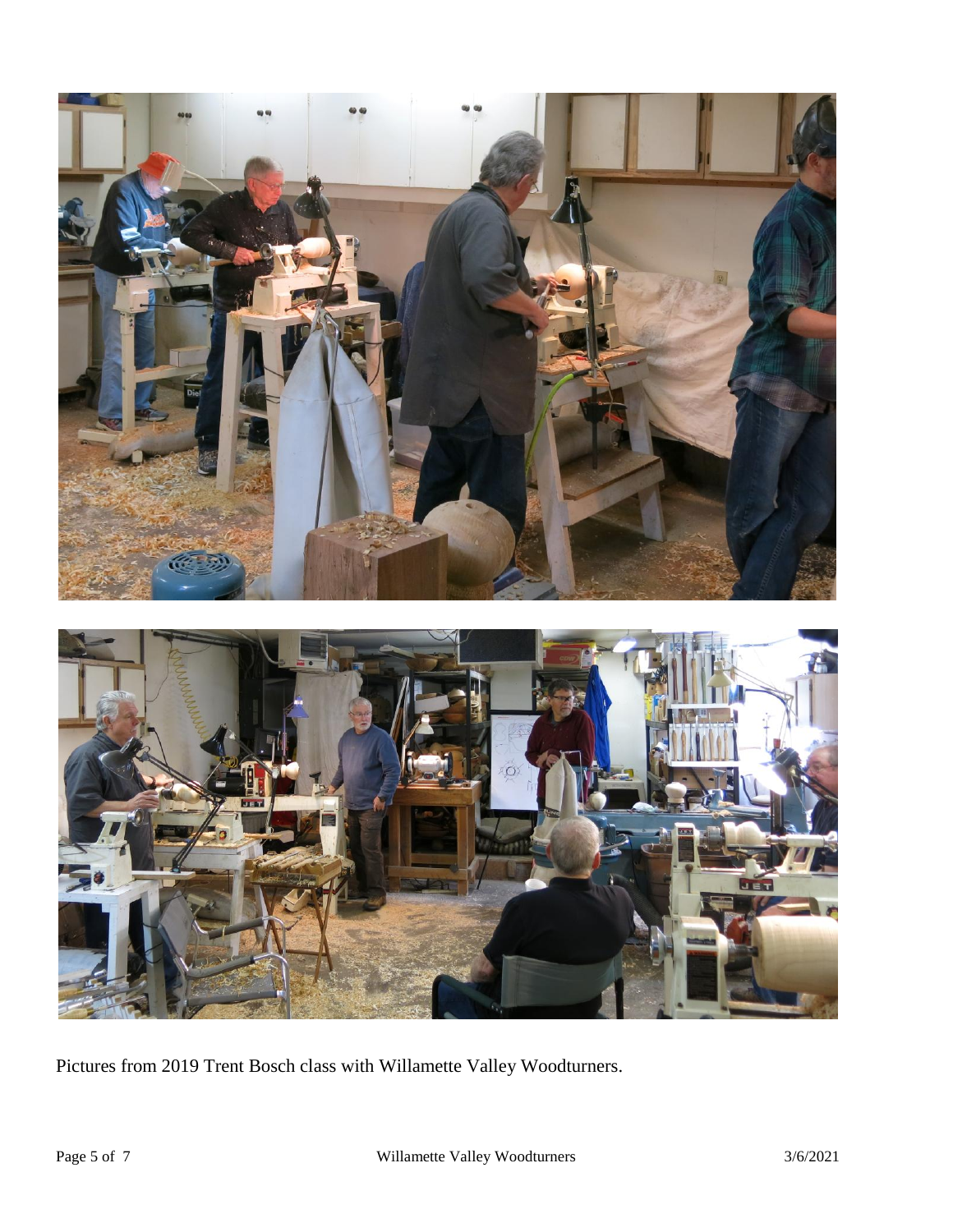## Membership Rewards

#### **Chain Sharpening Service** from [Jeff Zens](mailto:PrezWVW@gmail.com)

I have recently purchased an electric chain sharpener and can accurately sharpen your chains and adjust your depth stops for your saw chains. This will restore the chain to "factory-new" condition. Most chains can be sharpened for \$10.00, but longer chains or badly damaged chains might be a little bit more. This service is only available for club members.

#### **Library**

A friendly reminder to members with books and/or videos checked out from the library. Please return them at this next meeting.

#### **Wood Gathering**

Sign-up sheets will be available to indicate your availability to help with wood gathering. Anyone who learns of a tree or log that is available to the club should notify Gary Dahrens, (503) 260-9778. .

#### **From Terry Gerros**

I am a distributor for Stick Fast CA glue, Sharpfast Sharpening systems, the Holdfast vacuum chucking system and Saburrtooth Carving bits. If you have an interest in these products, give me a call or send me an [email](mailto:gerrost@yahoo.com) for details.

#### **Supplies**

The club purchases a few supplies in bulk and sells it to members at club cost. We routinely have superglue (\$5), black or brown superglue (\$10) accelerator (\$10) and Anchorseal (\$9/gal). The club has a small supply of half round protractors (\$6) used to measure the angle ground on a tool, and depth gauges (\$5). HSS Round Tool Bits rods (1/4" x 8") are also available (\$3). Jerry Lelack will have the resale items available at the meetings, except for Anchorseal **and Walnut oil** (\$20/gal), which are available through [Jeff Zens.](mailto:PrezWVW@gmail.com) You will need to bring your own gallon jug; contact Jeff to make arrangements.

#### **Club Member Discounts**

- **Craft Supply**: The club's order will be going out on the Monday following our Club Meeting if our order equals or exceeds \$1,000. Craft Supply gives us a 10% discount plus free shipping on all items, and occasional additional discounts on certain other items and quantity purchases. If you order from the sales items, you will receive the club discount in addition to the sale discount, making many items available at very attractive prices. For detailed instruction for ordering see the article in the [November](http://www.willamettevalleywoodturners.com/newsletters/2015_11_WVW_Newsletter.pdf) 2015 Burl. Questions? See [Jeff Zens](mailto:PrezWVW@gmail.com)
- Club members are registered with **Klingspor's Woodworking Shop** at [www.woodworkingshop.com](http://www.woodworkingshop.com/)  or 800-228-0000, they have your name and will give you a 10% discount.
- If you show your club card at checkout time to the cashier at **Woodcraft** in Tigard they will give you a 10% discount (May not apply to some machinery).
- **Exotic Wood** is offering a discount of 15% off any orders placed at: [www.exoticwoodsusa.com.](http://www.exoticwoodsusa.com/) (This includes sale items and free shipping on orders over \$300). Use promo code ewusaAAW
- **Gilmer Wood** now offers our club a 10% discount on purchases made there. If you haven't been to Gilmer's, it is well worth the trip to Portland, if only to make your mouth water and make you cry if you leave empty handed.